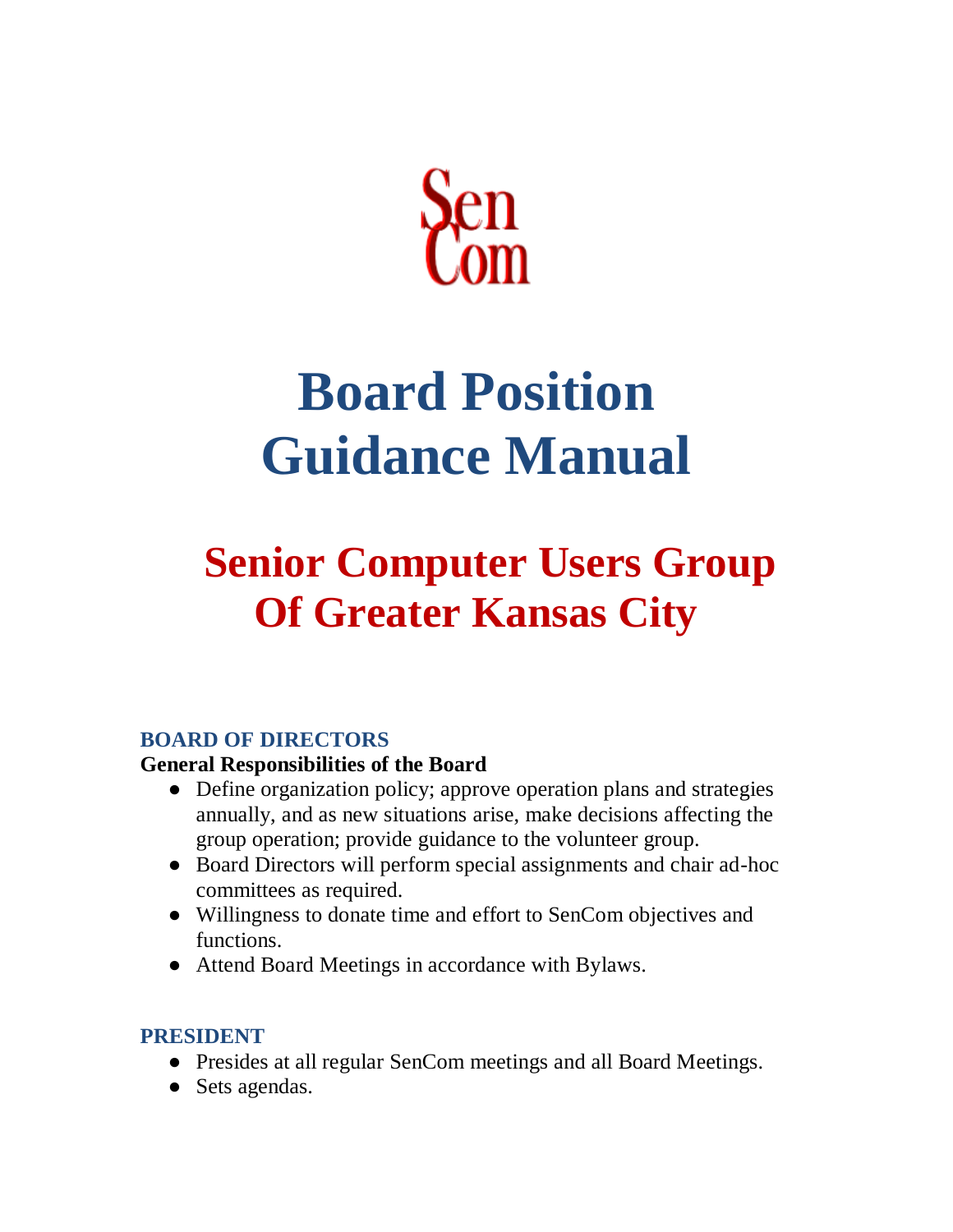- Leads Board in developing SenCom strategy and operational plans.
- Appoints Directors and develops positions as needed.
- Develops organizational chart.
- Liaison to Sponsors.
- Prepares annual President's report.
- Fills in if a Director is absent.
- Schedules meetings to address Bylaw changes.
- Appoints all committees, except Nominating committee, to perform the business.
- Be an authorized signatory on checks.

# **Preferred Skills:**

- Leadership.
- Organizational.
- Enthusiasm for Group success.
- Networking.

# **VICE PRESIDENT**

- In absence of the President, assumes all duties.
- Assist with Annual Meeting planning and preparations.
- Assist the President with other ongoing SenCom activities.
- Fill the unexpired term if a vacancy occurs in the office of President.
- Be an authorized signatory on checks.

## **Preferred Skills:**

- Leadership.
- Organizational.
- Enthusiasm for Group success.
- Networking.

## **SECRETARY**

- Record and maintain the minutes of Board meetings and the Annual Meeting of Members.
- Maintain SenCom's Bylaws document.
- Perform all duties usual to the office of Secretary.
- Be an authorized signatory on checks.

## **Preferred Skills:**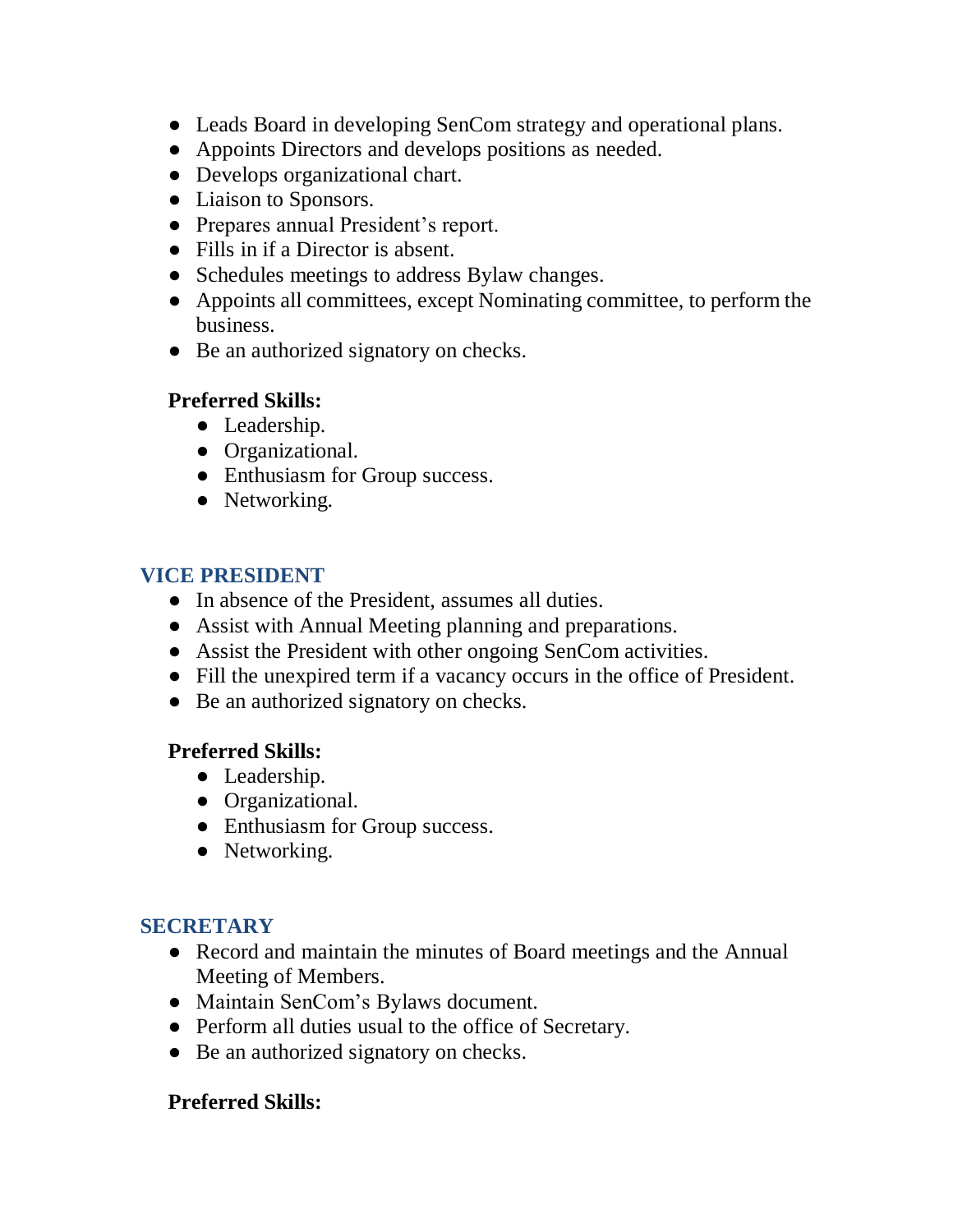- Knowledge of record keeping and organization minute taking requirements.
- Organizational skills.
- Ability to summarize meeting discussions and motions.

## **TREASURER**

- Serves as the Chief Financial Officer, maintaining all group financial records and accounts in accordance with the Bylaws.
- Provides monthly reports to the board.
- Prepares the Annual Report.
- Be an authorized signatory on checks.
- Writes checks for signature.

## **Preferred Skills:**

- Well organized and good with details.
- Have knowledge of the use of Quicken Personal Finance software.

# **EDUCATION**

- Designs training programs at senior levels.
- Works with other directors at monthly meetings.
- Schedules computer classes on a three-month basis for Shawnee Parks and Recreation Catalog.
- Researches training information from the Internet and other resources.
- Assist in responding to monthly questions submitted by SenCom members.
- Assist in answering computer questions at the Lunch & Learn luncheon.
- Works with instructor and assistant instructors for assignment of classes.
- Creates class calendars for the instructors and SenCom members.
- Assists in answering questions at the general meeting.
- Maintains a working knowledge of all software programs.
- Recruits and trains instructors.
- Schedules classes based upon instructor and facilities availability.
- Works with Publicity Director to ensure that publicity sources have the appropriate training schedule for publication.

## **Preferred Skills:**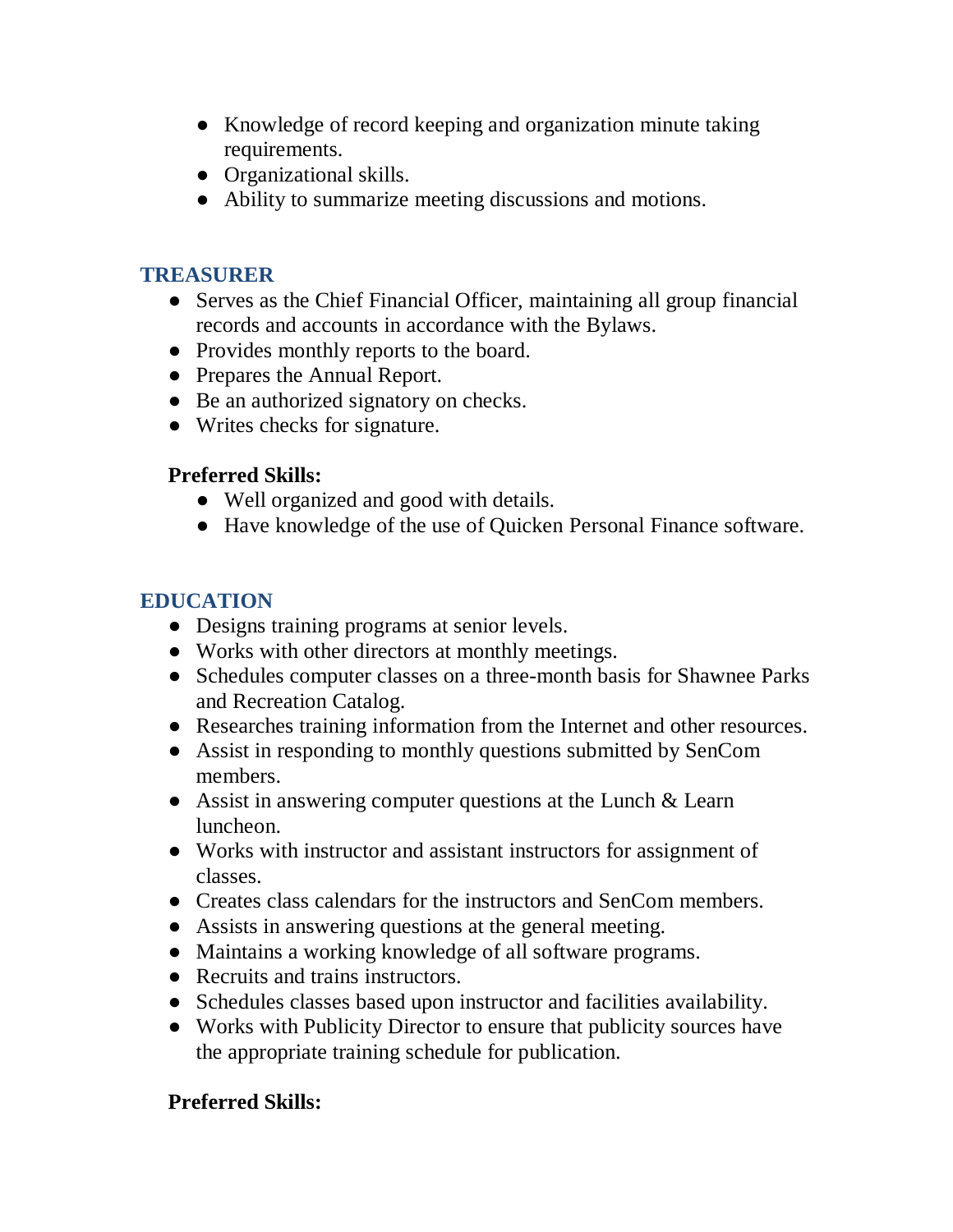- Organizational and leadership skills.
- Experience in Curriculum development.
- Knowledge of Software.
- Background as trainer.

#### **MEMBERSHIP/DATABASE**

- Maintains the SenCom Membership Database.
- Sends out monthly renewal letters.
- Makes telephone follow-ups to renewal letters.
- Upon receipt of notification from Treasurer, enters membership information into the database.
- Issues membership cards with a welcome letter.
- Creates name tags.
- Maintains the SenCom phone service using Google Voice.
- Fields membership inquiries, sends brochure with application and class schedule.
- Updates monthly tally of activity for distribution to Board Members.
- Assist with the Annual Meeting planning and preparations.

#### **Preferred Skills:**

- Knowledge of Filemaker Pro
- Computer skills
- Good listening skills
- Organizational skills
- Patience

## **PUBLICITY**

- Recruits volunteer staff as required.
- Handles copywriting of advertisements for Best Times, and the placement of the ads in accordance with publication deadlines.
- Creates and inserts the monthly advertisement in Best Times with emphasis on the content of upcoming meetings and promotion of classes run by SenCom.
- Keeps the Board informed as to advertising opportunities and copy.
- Develops appropriate procedures and guidelines for public relations contacts.
- Prepares requests for gifts or donations when required.
- Assures appropriate publicity for group activities with: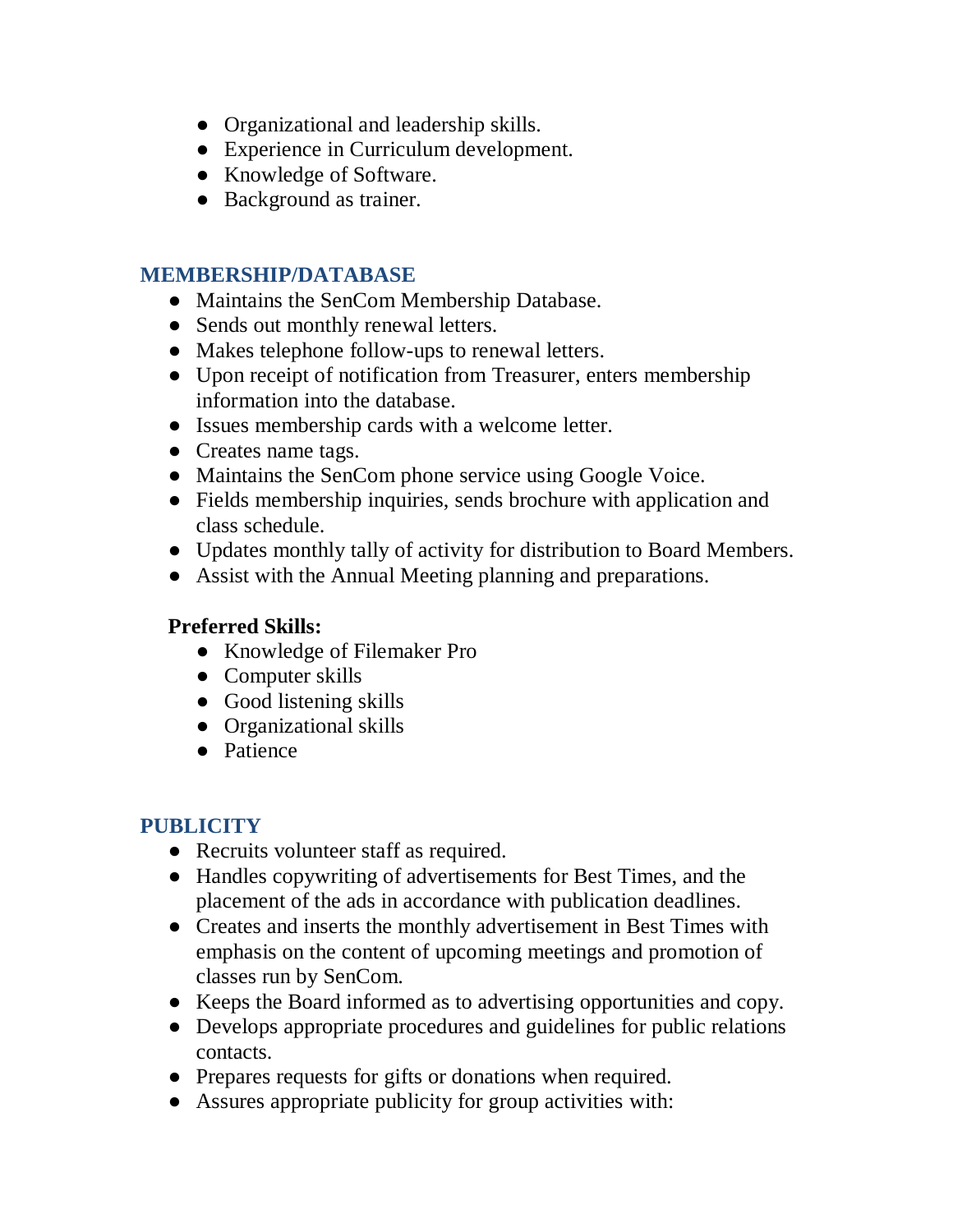- o Local media
- o Computer User Groups
- o Computer vendors
- o Educational institutions
- Coordinates publicity with sponsors.
- Maintains group publicity files.

#### **Preferred Skills**:

- Public relations or media exposure.
- Writing skills.
- Organized, enthusiastic and outgoing.

#### **HOSPITALITY – GENERAL MEETINGS**

- Make arrangements for tables and chairs inside/outside of the meeting room as needed.
- Arrange for one other volunteer to help check in everyone before the meeting.
- Have SenCom logo name tags ready, together with pens and forms for sign in.
- Take handouts, including SenCom brochures and class schedules, to the meeting and display them.
- Arrive early to set up.
- Have sign-in forms for guests and give a copy to the Membership Director.
- Send changes of address or e-mails to the Membership Director.
- If people join SenCom at the meeting, send or give the money and membership form to the SenCom Treasurer.
- Keep a total of members and guests attending the monthly meeting to report at the monthly Board Meeting.
- Assist with the Annual Meeting planning and preparations.

#### **Preferred Skills:**

- Be friendly.
- Be resourceful.
- Have high energy.

## **HOSPITALITY – SENCOM LUNCH & LEARN**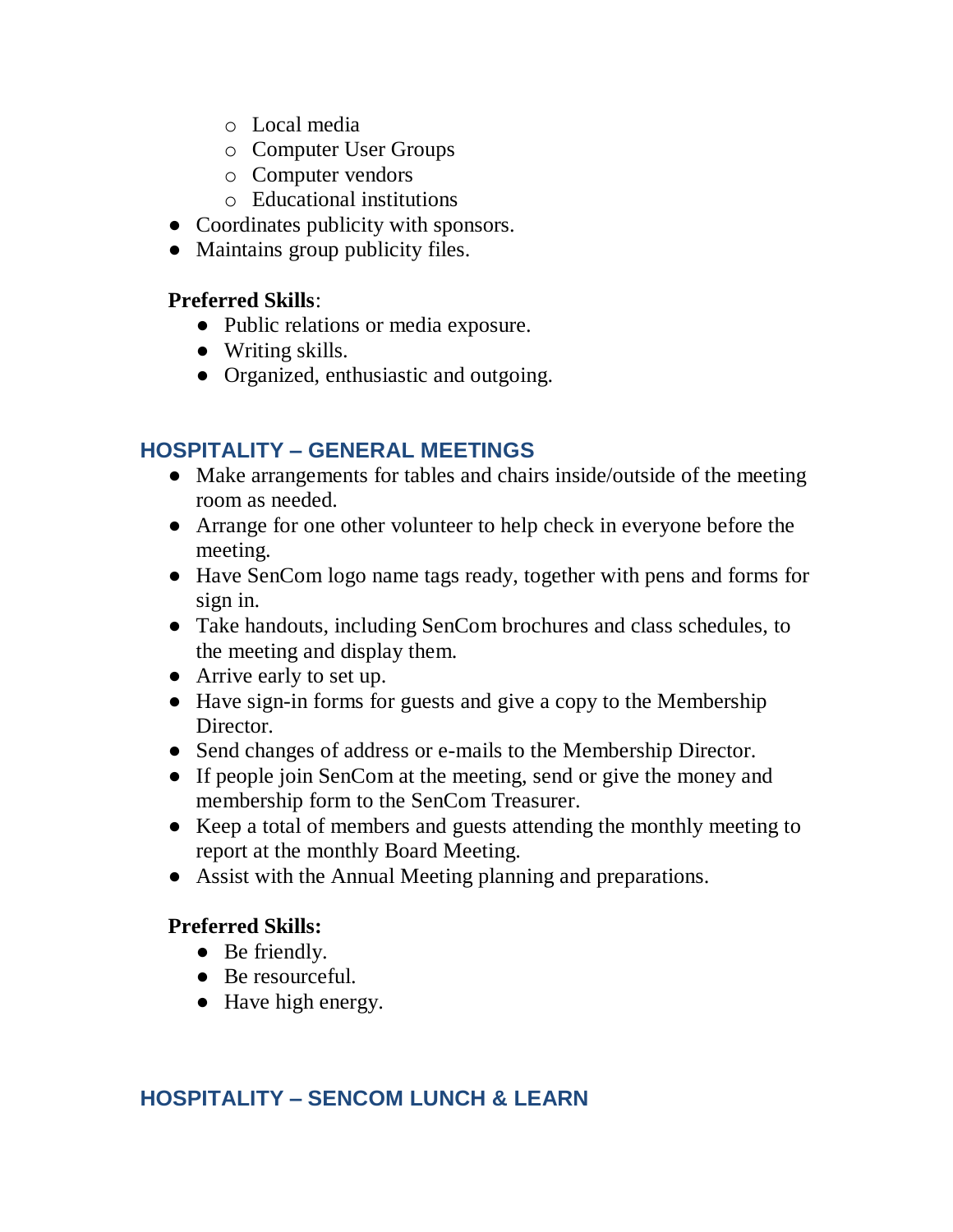- Make arrangements for tables and chairs inside/outside of the meeting room as needed. This is done by the restaurant at my suggestion or theirs as it applies.
- Have SenCom logo name tags printed and ready, together with pens for sign in.
- Have a dated sign-in sheet for members and guests.
- Take handouts, including SenCom brochures and class schedules, to the meeting for display.
- Arrive early to set up.
- Send changes of address or e-mails to the Membership Director.
- If people join SenCom at the meeting, send or give the money and membership form to the SenCom Treasurer.
- Arrange to have a reminder (ie. Lunch & Learn Gram) sent via email, to the members about the Lunch & Learn luncheon a week before the event. Include in the email, the address, directions to the restaurant and the date and time of the event, along with other pertinent information that needs to be brought to the attention of the membership.
- Call the restaurant and confirm our luncheon about 3 or 4 days before the date of the luncheon. Make reservations for the year in person as they go through the book to insure correctness with your copy of the schedule.
- Keep a total of members and guests attending the Lunch & Learn luncheon to report at the monthly Board Meeting.
- Assist with the Annual Meeting planning and preparations.

# **Preferred Skills:**

- Be friendly.
- Be resourceful.
- Have high energy.

## **PROGRAM**

- Recruit volunteer staff as required.
- Maintain a master calendar of Group meetings and events.
- Plan monthly meetings for the Membership, recruit speakers, etc.
- Ascertain that speaker's equipment and facilities are appropriate.
- Arrange for introduction of speakers at monthly meetings.
- Analyze evaluation of attendees to determine the types of programs desired in the future.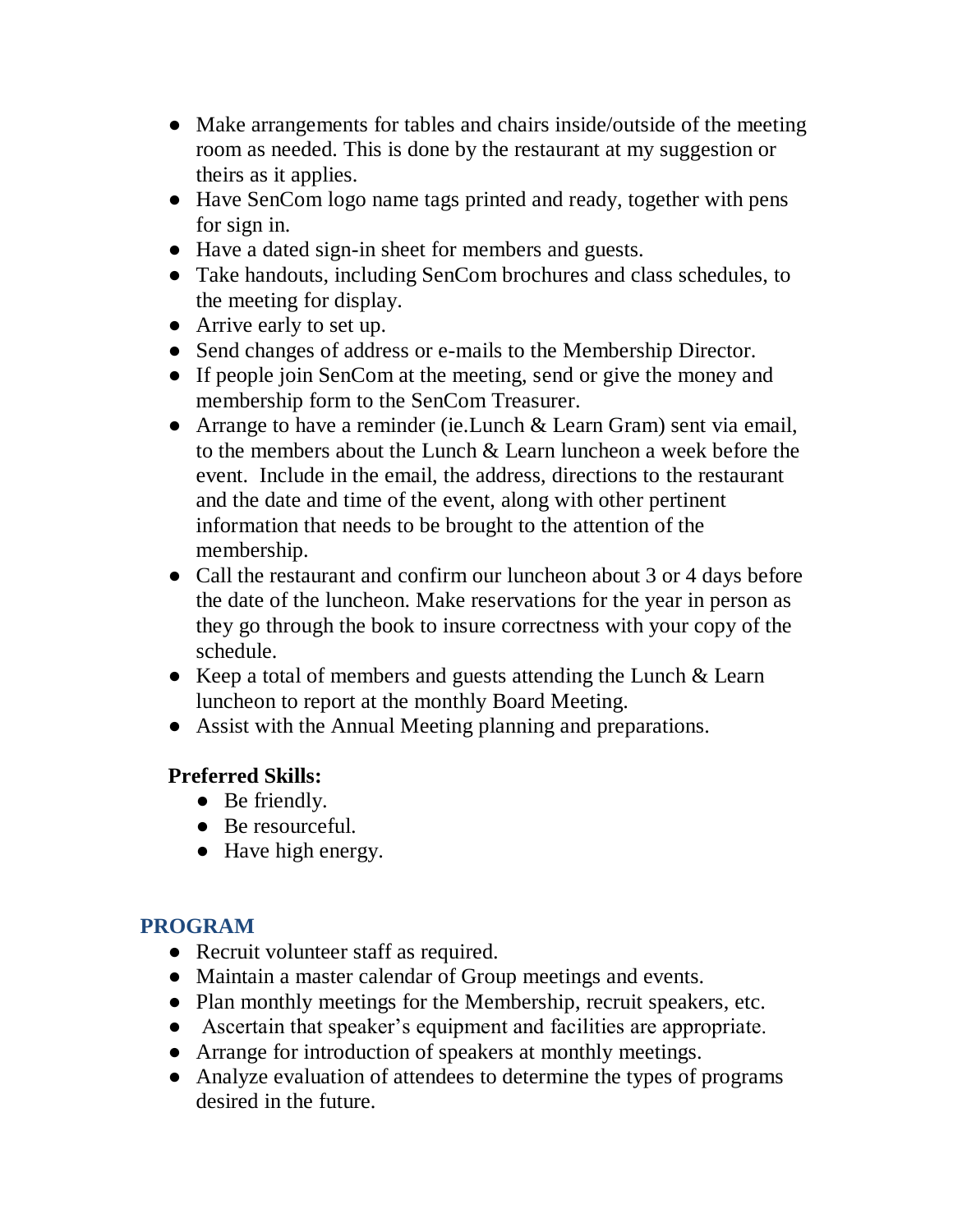● Submit program information to the Webmaster/Newsletter Director for inclusion in the monthly SenCom Newsletter and on the SenCom website.

#### **Preferred Skills**:

- Enthusiastic and outgoing.
- Possesses planning ability.
- Enjoys speaking in public.

# **EVALUATION & RESEARCH**

- Attends monthly General Meetings.
- Prepare evaluation handouts.
- Collect evaluation forms at the end of the meeting.
- Analyze content of evaluation and report to the Board.
- Attend monthly Board Meetings.

## **Preferred Skills:**

- Organizational.
- Attention to detail.
- Computer skills.

## **TECHNICAL**

- Maintains the Internet service with the City of Shawnee.
- Assists in answering computer questions at the General Meetings and Lunch & Learn.
- Assures the security system on each computer is updated.
- Responsible for maintaining SenCom's computer hardware and software.
- Maintains a computer log for each computer.
- Contacts, or assists in contacting, non-profit organizations for purchase of software and other items for SenCom.
- Maintains current software licenses.
- Maintains an inventory of all software.
- Maintains an inventory of all equipment for SenCom for insurance purposes.

## **Preferred Skills:**

● A high level of computer expertise and skills.